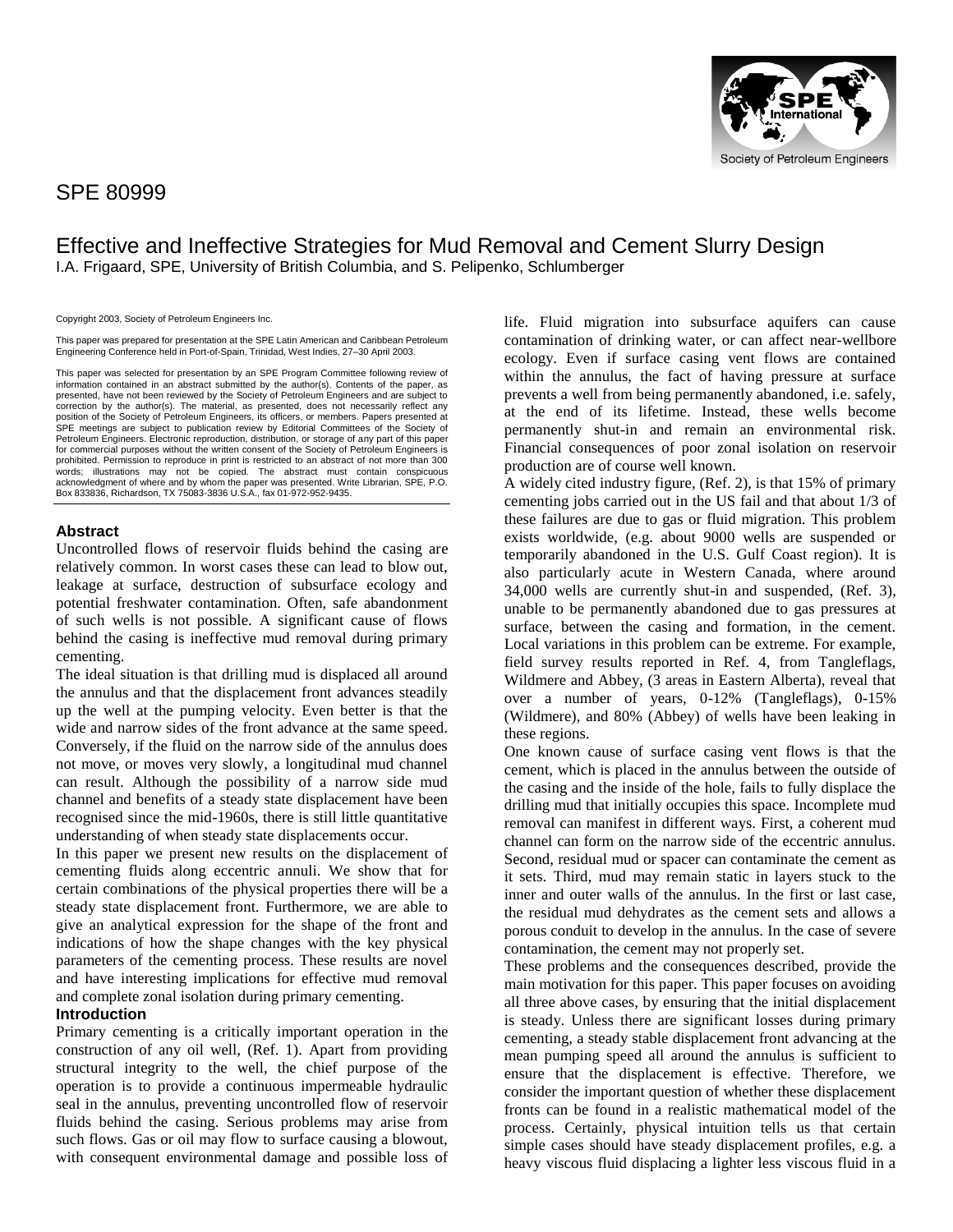concentric annulus. We show that this is the case and give analytical expressions for the shape of the steay displacement profiles. These analytical expressions indicate the variations with all process parameters and can be used for designing the rheology of cementing fluids.

Design methodologies for primary cementing that consider the rheology of the fluids have a long history. The possibility of a mud channel forming on the narrow side of the annulus was identified in Ref. 5. The reasoning used in Ref. 5 is essentially a hydraulic aproach. Extensions have led to systems of design rules for laminar displacements, (Refs. 6-10), based on hydraulic reasoning. In general, these rule sets state that the flow rate must be sufficiently high to avoid a mud channel on the narrow side of the annulus, that there should be a heirarchy of the fluid rheologies and that there should be a heirarchy of the fluid densities. Successful applications of such rule-based systems are given in Refs. 11-13 Whilst such approaches obviously contain a number of physical truths, the level of fundamental understanding is low and we can expect a reasonably high degree of conservatism in predictions made. A further problem with such systems is in making predictions for highly deviated and horizontal wellbores, since positive density differences, that help displacements in near vertical wells, tend to cause slumping towards the lower side of the annulus in highly deviated sections, see Refs. 14-16. In such wellbores, the focus must clearly be on rheology design.

More fundamental work has focused on computing the entire annular flow. However, this work is relatively recent. The first reliable analyses of narrow eccentric annular flows of viscoplastic fluids were carried out in the early 1990's, see Refs. 17- 18, and this was only for flows of a single fluid and in 2 dimensions. Three-dimensional Newtonian displacements in eccentric annular geometries have been computed in Refs. 19- 20, and CFD approaches have been followed in Ref. 21. However, these three-dimensional approaches are not particularly well-suited when it comes to designing displacements over the scale of the wellbore. This is partly because such software does not cope well with complex displacements, but also because the dimensions of the well, (i.e. very long), make uniform accuracy difficult to achieve.

A quite different approach involves averaging across the narrow annular gap, solving the resulting 2-dimensional model, see Refs. 22-26. This approach effectively models the annulus as an enorrmous eccentric annular Hele-Shaw cell. There is undoubtedly validity to this approach, due to the heirarchy of length-scales present in primary cementing geometries (i.e. axial length >> circumference >> annular gap). Indeed, in cases where the displacement of mud across the annular gap is complete, the approach in Refs 22-26 appears to be a rational way to model primary cementing displacements for design applications. It is this model that we follow here.

The Hele-Shaw approach that we follow does have the drawback of not addressing the possibility that mud may remain static in layers stuck to the inner and outer walls of the annulus, i.e. the so-called fluid-filled micro-annulus. These flows are extremely complex and are the subject of ongoing ivestigation, (Refs. 27-32).

# **Model Outline**

We analyse the model derived in Refs 25-26, and here give

only a brief overview of the model and its assumptions. Half of the annulus is considered and it is assumed that the flow is symmetric with the narrow side corresponding to the lower part of the annulus. Dimensionless spatial coordinates are  $(\phi, \xi)$ , where  $0 \le \phi \le 1$ ;  $\phi = 0$  denotes the wide side of the annulus,  $\phi = 1$  denotes the narrow side. The  $\xi$ -coordinate measures axial depth upwards from bottom-hole ( $\xi = 0$ ) to the top of the zone of interest,  $\xi = Z$ . The radial coordinate, across the annular gap, has been suppressed in the model derivation, by a combination of scaling arguments and averaging. Application of these methods is motivated by the fact that in a typical oil well the annular gap is much smaller than the annular circumference, which is much smaller than the axial length being cemented. The annular gap half-width is denoted  $H(\phi, \xi)$ , where to leading order:

$$
H(\phi,\xi) = \overline{H}(\xi)[1 + e(\xi)\cos \pi\phi]
$$
 (1)

where  $e(\xi)$  is the eccentricity at each axial depth, see Figure 1. The mean annular radius at each depth is denoted by  $r_a(\xi)$ and the well inclination from vertical is  $\beta(\xi)$ . The flows considered are two-dimensional laminar flows, in which all flow variables have been averaged across the annular gap. The mass conservation equation is simply

$$
\frac{1}{r_a} \frac{\partial}{\partial \phi} \left[ H \overline{\nu} \right] + \frac{\partial}{\partial \xi} \left[ H \overline{\nu} \right] = 0 \tag{2}
$$

where  $(\overline{v}, \overline{w})$  are the averaged velocities in  $(\phi, \xi)$ -directions, respectively. Equation (2) is satisfied by defining a streamfunction  $\Psi$ :

$$
\frac{1}{r_a} \frac{\partial \Psi}{\partial \phi} = H \overline{w}, \qquad \frac{\partial \Psi}{\partial \xi} = -H \overline{v} . \tag{3}
$$

In terms of the stream function, the mean areal flow rate is  $\nabla_a \Psi$ , where

$$
\nabla_a \Psi = \left( \frac{1}{r_a} \frac{\partial \Psi}{\partial \phi}, \frac{\partial \Psi}{\partial \xi} \right). \tag{4}
$$

The model is essentially a Hele-Shaw model. In such a modeling approach it is found that the gap-averaged velocity field is parallel to the modified pressure gradient. The fluids are described by the Herschel-Bulkley model, with yield stress  $\tau_Y$ , consistency  $\kappa$  and power law index *n*. The relationship between the mean speed and the magnitude of the modified pressure gradient, *G* , is found by considering a Poiseuille flow through a plane channel of separation 2*H* . If the magnitude of the modified pressure gradient does not exceed a critical value,  $\tau_Y / H$ , the fluid is unyielded at the walls and does not flow,  $|\nabla_a \Psi| = 0$ . The excess of the pressure gradient over this critical value is denoted  $\chi$ :

$$
\chi = G - \frac{\tau_y}{H} \tag{5}
$$

The relationship between mean velocity and pressure drop is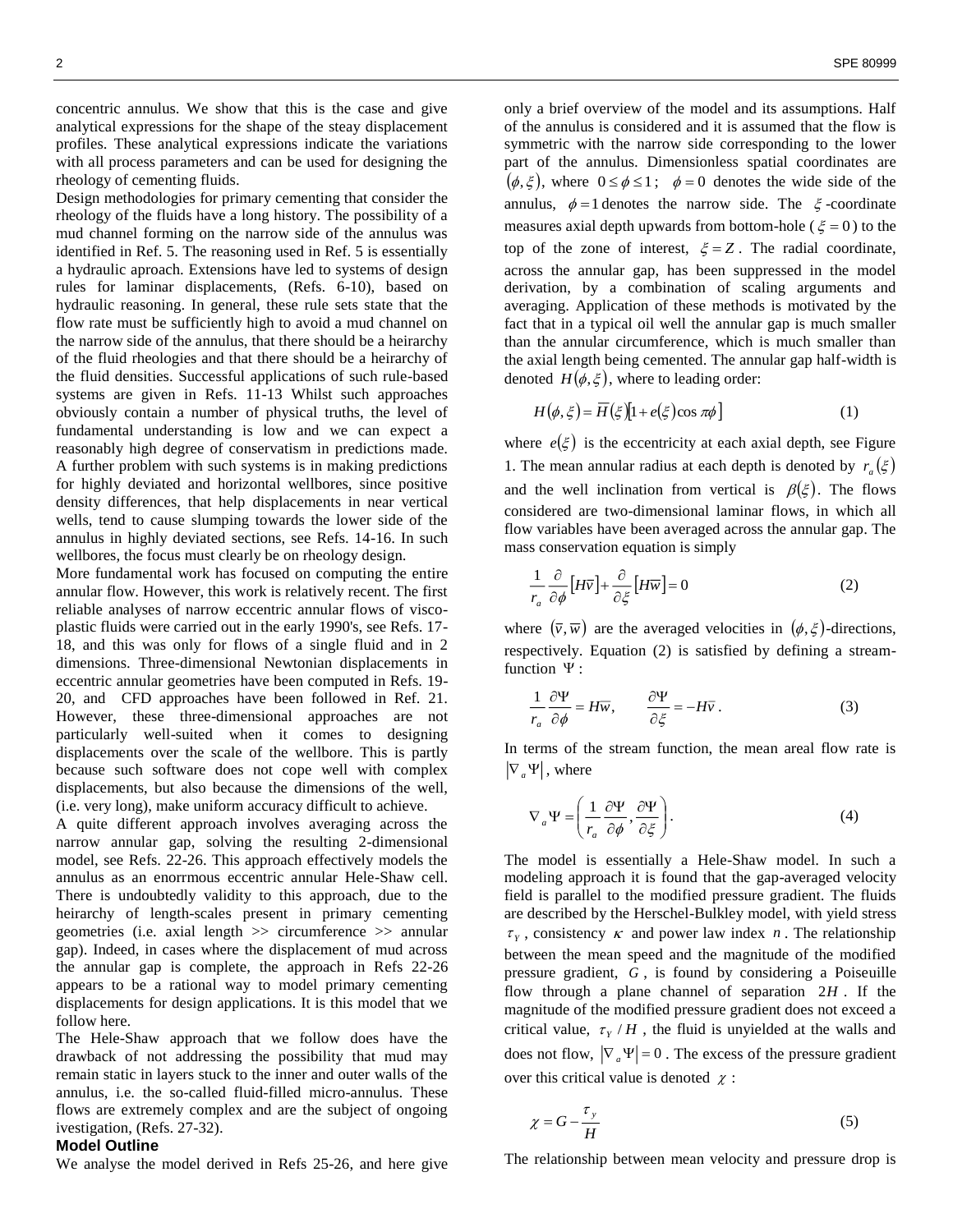derived in most texts on drilling fluid hydraulics. In terms of the areal flow rate,  $|\nabla_a \Psi|$  and  $\chi \ge 0$ , this is:

$$
\left|\nabla_{a}\Psi\right| = \frac{H^{m+2}}{\kappa^{m}(m+2)} \frac{\chi^{m+1}}{(\chi + \tau_{y} / H)^{2}} \left[\chi + \frac{(m+2)\tau_{y}}{(m+1)H}\right]
$$
(6)

where  $m = 1/n$ . The function  $\chi$  is only defined implicitly as a function of  $|\nabla_a \Psi|$ , and for an explict representation it is necessary to invert Eqn. 6 numerically, see Figure 2.

A sequence of fluids are pumped around the wellbore in a typical operation, but here we shall consider only what happens to the interface between two fluids, as the fluids are pumped along an annular section of constant eccentricity, inclination, mean gap width and mean radius. This simplification is not overly restrictive.

We consider only two fluids and divide the domain annular space  $(\phi, \xi)$  into two regions. We let  $\Omega_1$  denote the lower displacing fluid (e.g. the spacer), and  $\Omega_2$  denote the upper displaced fluid (e.g. the mud). Following a similar procedure to that in Refs. 25-26, we can derive the following two equations for  $\Psi$ .

$$
\nabla_{\mathbf{a}} \cdot \mathbf{S}_1 = 0 \qquad \text{in } \Omega_1
$$
  

$$
\nabla_{\mathbf{a}} \cdot \mathbf{S}_2 = 0 \qquad \text{in } \Omega_2
$$
 (7)

where for  $k = 1,2$ :

$$
\mathbf{S}_{\mathbf{k}} = \left[ \frac{\chi_{k} (\nabla_{a} \Psi) + \tau_{k,y} / H}{|\nabla_{a} \Psi|} \right] |\nabla_{a} \Psi| \Leftrightarrow |\mathbf{S}_{\mathbf{k}}| > \tau_{k,y} / H
$$
  
\n
$$
|\nabla_{a} \Psi| = 0 \Leftrightarrow |\mathbf{S}_{\mathbf{k}}| \le \tau_{k,y} / H
$$
  
\n(8)

with  $\chi_k$  derived from Eqn. 6, using the properties of fluid  $k$ . We can see that Eqn. 7 is two nonlinear elliptic partial differential equations for  $\Psi$ .

The approach followed in Refs. 25-26 involves averaging across the narrow annular gap, to eliminate one dimension in the problem. This is effectively a Hele-Shaw approach. The fluids considered are visco-plastic, and the yield stress effect across the local channel width is reflected in the constitutive claosure laws (Eqn. 8). It is easy to see that  $S_k$  represents the modified pressure gradient in fluid  $k$ , and Eqn. 8 effectively says that the fluids will not flow locally in the narrow annulus unless a certain pressure gradient is exceeded, (sufficient for the fluid to yield). There is of course a direct analogy between Hele-Shaw flows and porous media flows. As such, the displacements in laminar primary cementing flows are very similar mathematically to a class of visco-plastic porous media flows studied in Refs. 33-34, by by Entov and co-workers. These visco-plastic models are often used to model reservoir flows of heavy oils.

Boundary conditions for Eqn. 7 on the wide and narrow side of the annulus are:

$$
\Psi(0,\xi,t) = 0, \qquad \Psi(1,\xi,t) = Q(t), \tag{9}
$$

where  $Q(t)$  is the dimensionless flow rate. We assume that the interface is somewhere in the middle of the section of annulus

being cemented and is denoted by  $\xi = h(\phi, t)$ . The interface evolves according to the kinematic condition:

$$
\frac{\partial h}{\partial t} + \frac{\overline{v}}{r_a} \frac{\partial h}{\partial \phi} = \overline{w} \ . \tag{10}
$$

Far away from the interface, we assume that  $\Psi$  becomes independent of  $\xi$ .

Two further conditions are needed to complete the model. These are the continuity of the stream function and the pressure, across the intereface. These conditions are given by:

$$
\left[\Psi\right]_{1}^{2} = 0
$$
\n
$$
\left[\frac{S_{k,\xi}}{r_a} + \frac{\rho_k \sin \beta \sin \pi \phi}{St} - \left(\frac{S_{k,\phi}}{r_a} + \frac{\rho_k \cos \beta}{St}\right) \frac{\partial h}{\partial \phi}\right]_{1}^{2} = 0
$$
\n(11)

where  $[q]_1^2$  denotes the difference in a quantity q between fluid 2 and fluid 1 across the interface. The dimensionless densities of each fluid are denoted  $\rho_k$ , and *St* is the Stokes number, which represents the ratio of viscous to buoyancy forces in the flow. Note that the components of  $S_k$  may be expressed in terms of gradients of the stream function. This completes our model for laminar displacements. We have avoided deeper discussion about its derivation, since this may be found in Refs. 25-26.

# **Steady state displacements**

The value of a steady state displacement has been discussed in the introduction. It is intuitive that such displacements can occur, but there is no quantitative guidance as to when they occur and how they vary with the process parameters. Here we show that it is possible to find an analytical expression that describes steady state solutions. We consider only a uniform section of annulus and suppose that the equations have been scaled according to the geometry of this section and the instantaneous flow rate. Then, we can assume that

$$
\overline{H} = r_a = Q = 1, \qquad (12)
$$

and the mean dimensionless velocity in the displacement direction is equal to 1. Simply put, we ask if there is an interface solution that advances steadily at speed 1, i.e. such an interface would be stationary in a frame of reference that advances steadily up the well at the mean pumping velocity. We introduce a moving frame,  $z = \xi - t$ , denote the interface in this frame by  $z = g(\phi, t) = h(\phi, t) - t$ , and introduce the stream function in the moving frame,  $\Phi$ , defined by:

$$
\Psi = \Phi + \phi + \frac{e}{\pi} \sin \pi \phi \tag{13}
$$

The kinematic equation is now:

$$
(1 + e \cos \pi \phi) \frac{\partial g}{\partial t} - \frac{\partial \Phi}{\partial z} \frac{\partial g}{\partial \phi} = \frac{\partial \Phi}{\partial \phi}
$$
(14)

and the boundary conditions are

$$
\Phi(0, z, t) = 0 = \Phi(1, z, t).
$$
\n(15)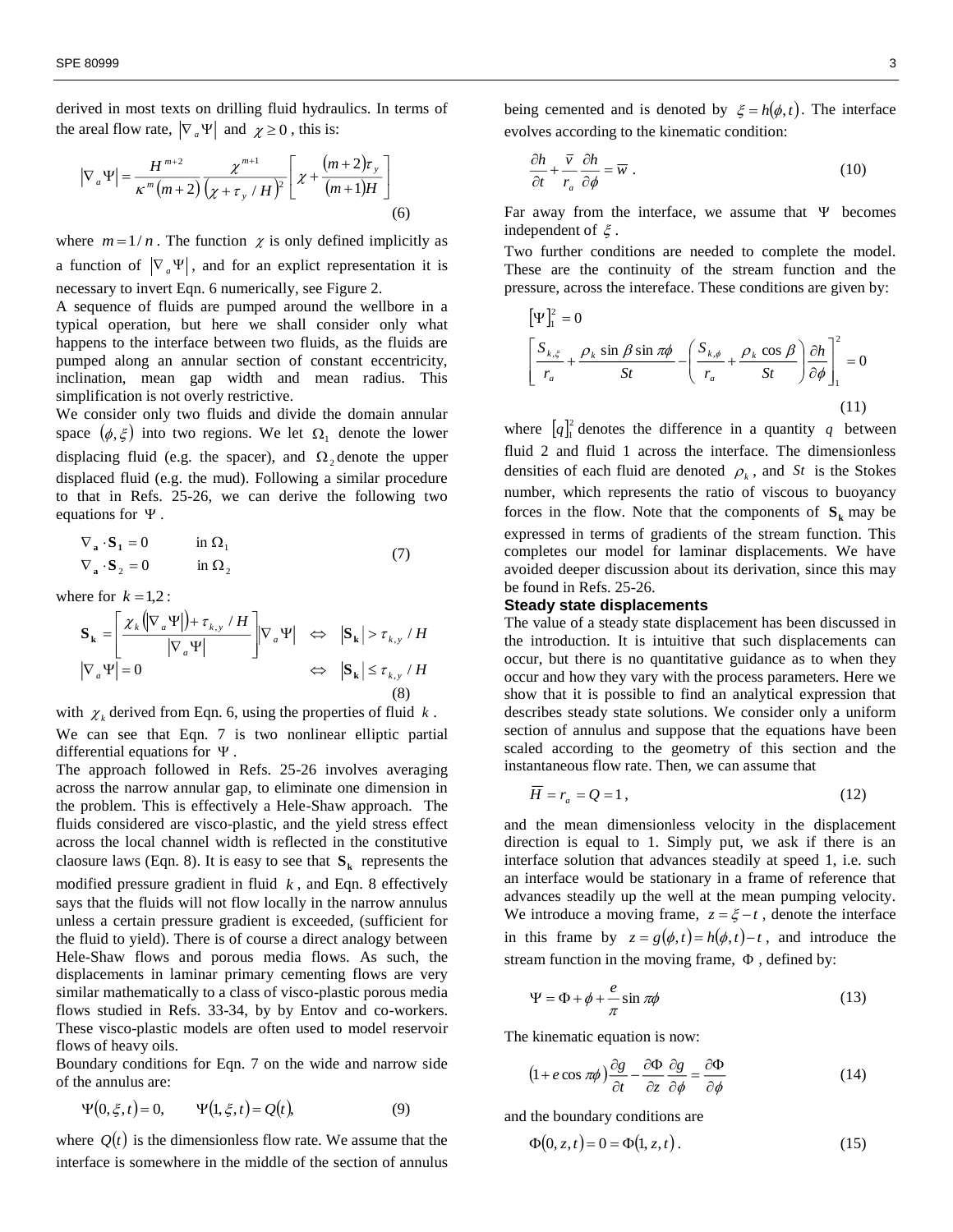Thus, we see that if the interface is time-independent in the moving frame, it is also a streamline and additionally  $\Phi(\phi, g(\phi)) = 0$  along a steady interface  $z = g(\phi)$ . We suppose that the steady state interface is centred at position  $z = 0$ , an a distance  $\pm L$  away from the interface, we assume that the streamlines are parallel, and impose the condition:

$$
\frac{\partial \Phi}{\partial z}(\phi, \pm L) = 0. \tag{16}
$$

Finally, the jump conditions across the interface are:  $[\Phi]_1^2 = 0$ 

$$
\left[\frac{\rho_k \sin \beta \sin \pi \phi}{St} - \frac{\rho_k \cos \beta}{St} \frac{\partial g}{\partial \phi}\right]_1^2 = \left[\left(\frac{\chi_k + \tau_{k,Y} / (1 + e \cos \pi \phi)}{|\nabla (\Phi + \phi + (e/\pi) \sin \pi \phi)|}\right) \left(\frac{\partial \Phi}{\partial z} - \left(\frac{\partial \Phi}{\partial \phi} + 1 + e \cos \pi \phi\right) \frac{\partial g}{\partial \phi}\right)\right]_1^2
$$
\n(17)

We use these to determine the interface shape.

# **Concentric annuli**

This is certainly the simplest case possible,  $(e = 0)$ , and one in which, at least when vertical, intuition tells us that there must be a steady state. If we set  $\Phi = 0$ , we see that both field Eqns. 7 are satisfied, as are all boundary conditions and the first jump condition. The pressure continuity condition Eqn. 17 remains to be satisfied, and this defines the interface shape, (up to an additive constant):

$$
g(\phi) = -\frac{1}{\pi} \frac{b \sin \beta}{b \cos \beta + \left[\chi_k + \tau_{k,Y}\right]_1^2} \cos \pi \phi \tag{18}
$$

where  $b$  is a buoyancy parameter, defined by:

$$
b = \frac{\rho_2 - \rho_1}{St} \tag{19}
$$

which will typically be negative since a more dense fluid is usually used to displace a lighter one. This solution leads to a number of insights.

(i) The term  $\chi_k + \tau_{k,Y}$  is the modified pressure gradient in each fluid, which is in the axial direction only. Thus, the above fraction represents the ratio of differences in the azimuthal and axial modified pressure gradients. If the jump in modified pressure gradients is predominantly axial, the steady state will be quite flat, whereas if the jump is predominantly azimuthal the steady state will elongate along axis of the well. Thus, for a fixed density difference, increasing the frictional pressure drop in the displacing fluid, i.e.  $\chi_1 + \tau_{1,Y}$ , will tend to flatten the steady state profile.

(ii) Vertical wells: Here  $\beta = 0$  giving the steady state  $g(\phi)$  = constant, i.e. the interface is horizontal as expected.

(iii) Inclined well: With no rheology difference, we have simply

$$
g(\phi) = -\frac{1}{\pi} \tan \beta \cos \pi \phi \tag{20}
$$

which implies that the interface aligns perpendicular to the

direction of gravity. Note also that in primary cementing, the Stokes number is typically small, (e.g.  $St \leq 0.1$  would be common), so that relatively small density differences can lead to large buoyancy *b* . The above shape is that approached in the limit wen density effects are dominant, and is independent of the density difference.

(iv) Horizontal well: Here  $\beta = \pi/2$  and we obtain:

$$
g(\phi) = -\frac{1}{\pi} \frac{b \sin \beta}{\left[\chi_k + \tau_{k,Y}\right]_1^2} \cos \pi \phi
$$
 (21)

In a horizontal well there will naturally be a tendency for the heavier fluid to slump towards the bottom of the annulus. Eqn. (21) is interesting in that it indicates that this potentially negative buoyancy effect can be compensated by proper design of the rheology difference between the fluids, resulting in a steady state.

# **Mildly eccentric annuli**

In the case that the annulus is eccentric it is generally not possible to find an analytical expression for a steady state. In particular, as  $e \rightarrow 1$  and the casing touches the wall of the well, it is clear that there can be no steady state. In general we might expect that there will be a critical eccentricity beyond which we are unable to find a steady state.

However, if we are very close to a concentric annulus, we also expect that we can find a solution that is somehow close to the concentric solution, Eqn. 18. We are in fact able to find this solution analytically, by using a perturbation method, in terms of the small parameter  $e \ll 1$ . The details of the derivation are rather involved, but may be found fully in Ref. 26. Here we just present the results of the analysis in Ref. 26.

To order *e* , the perturbed interface position is:

$$
g(\phi) = -\frac{1}{\pi} \frac{b \sin \beta}{b \cos \beta + [\chi_k + \tau_{k,Y}]_1^2} \cos \pi \phi
$$
  

$$
-\frac{e}{\pi^2} \frac{\sum_{k=1,2} P(\chi_k, \tau_{k,Y}, m_k) (\chi_k + \tau_{k,Y}) \alpha_k \tanh \alpha_k L}{b \cos \beta + [\chi_k + \tau_{k,Y}]_1^2} \cos \pi \phi
$$
(22)

and the order *e* stream functions in the moving frame are:

$$
\Phi(\phi, z) = eP(\chi_1, \tau_{1,Y}, m_1) \left( 1 - \frac{\cosh \alpha_1 (L + z)}{\cosh \alpha_1 L} \right) \frac{\sin \pi \phi}{\pi}
$$
  
-L < z < 0  

$$
\Phi(\phi, z) = eP(\chi_2, \tau_{2,Y}, m_2) \left( 1 - \frac{\cosh \alpha_2 (L - z)}{\cosh \alpha_2 L} \right) \frac{\sin \pi \phi}{\pi}
$$
  
0 < z < L

(23)

In the above the functions  $\chi_k$  are evaualted at  $|\nabla_a \Psi| = 1$  and *H* = 1. The function  $P(\chi_k, \tau_{k,Y}, m_k)$  is strictly positive and is defined by:

$$
P(\chi, \tau_{Y}, m) = \frac{(m+1)^2 \chi^2 + (m+2)(2m+1)\chi \tau_{Y} + (m+1)(m+2)\tau_{Y}^2}{\chi[(m+1)\chi + (m+2)\tau_{Y}]} \tag{24}
$$

The parameter  $\alpha_k$  is an eigenvalue of an intermediate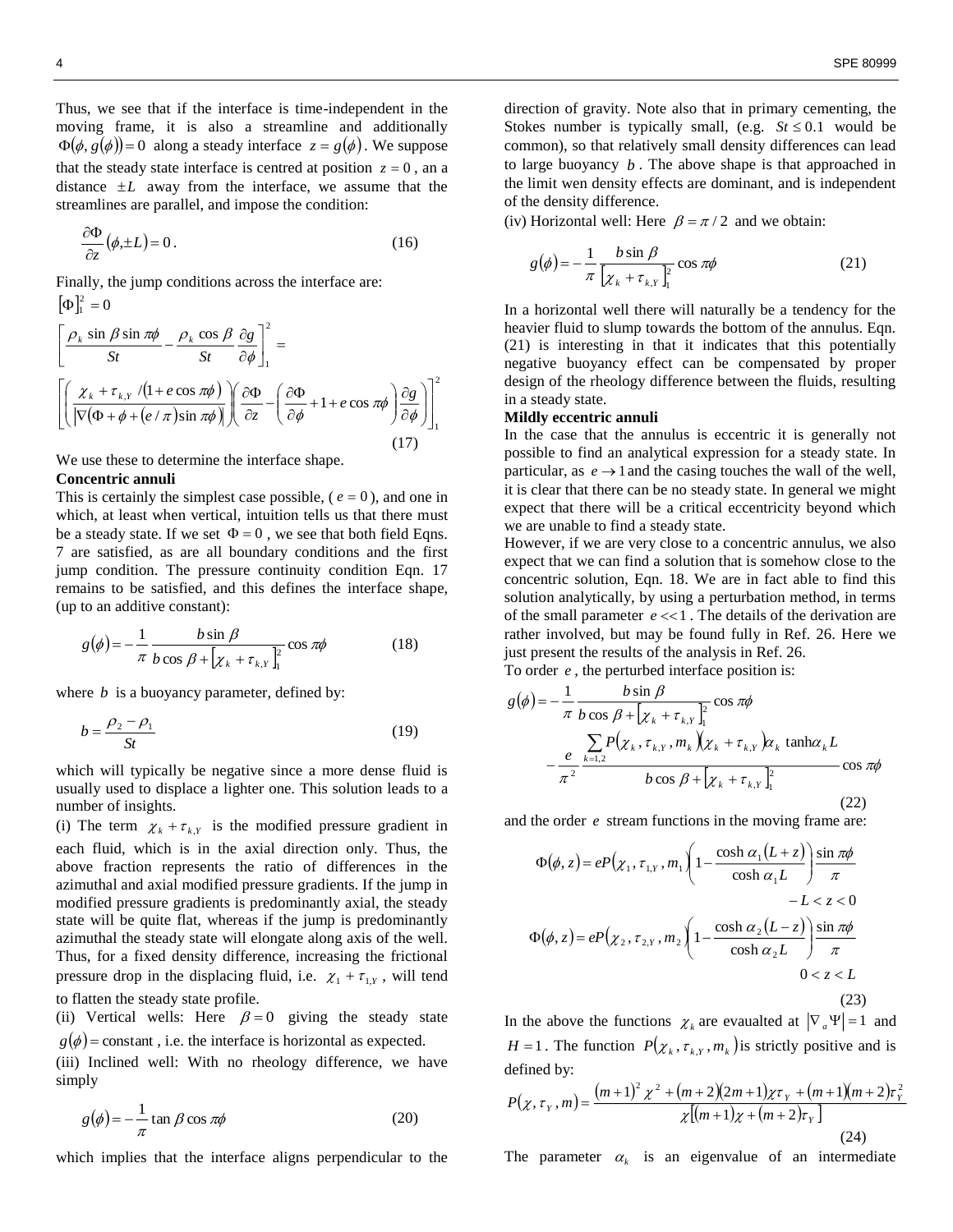problem, and is given by:

$$
\alpha_k^2 = \frac{\pi^2}{\chi_k + \tau_{k,Y}} \frac{\partial}{\partial |\nabla_a \Psi|} \chi_k, \qquad (25)
$$

which must be evaluated numerically.

The solutions for the interface position, Eqn. 22, and for the stream function in each domain, Eqn. 23, are interesting primarily because all the problem parameters appear in the solutions, (eccentricity, inclination, density difference, fluid rheologies). Even though these solutions have been derived under the assumption that  $e \ll 1$ , the methodology does not necessarily break down immediately this condition is not satisfied. This is discussed further in Ref. 26.

In Eqn. 22 we can observe the effect of eccentricity on the concentric solution. The numerator of the 2nd term is strictly positive. Intuition tells us that the displacing fluid should be heavier and more viscous than the displaced fluid. In this case, the denominator of the second term is negative and we see that the 2nd term in Eqn. 22 is of form  $eC \cos \pi \phi$ , for some positive constant *C* . Thus, in a near vertical well, for positive density and frictional pressure differences, (as advocated for such field operations, e.g. see Ref. 9), the effect of eccentricity is to compensate for the first term in Eqn. 22, by extending the steady state interface upwards along the wide side.

Much of the algebraic complexity in our solutions is due to the fluids having a yield stress. When there is no yield stress present, explict formulas can be derived for most of the parameters. Equations 22-23 become:

$$
g(\phi) = -\frac{1}{\pi} \frac{b \sin \beta}{b \cos \beta + \left[\kappa_k (m_k + 1)^{1/m_k}\right]^2} \cos \pi \phi
$$

$$
- \frac{e}{\pi^2} \frac{\sum_{k=1,2}^{\infty} \kappa_k (m_k + 1)^{1+1/m_k} m_k^{-1/2} \tanh\left(\pi m_k^{-1/2} L\right)}{b \cos \beta + \left[\kappa_k (m_k + 1)^{1/m_k}\right]^2} \cos \pi \phi
$$

(26)

(27)

and the order *e* stream functions in the moving frame are:

$$
\Phi(\phi, z) = e(m_1 + 1) \left( 1 - \frac{\cosh \pi m_1^{-1/2} (L + z)}{\cosh \pi m_1^{-1/2} L} \right) \frac{\sin \pi \phi}{\pi}
$$
  
-L < z < 0  

$$
\Phi(\phi, z) = e(m_2 + 1) \left( 1 - \frac{\cosh \pi m_2^{-1/2} (L - z)}{\cosh \pi m_2^{-1/2} L} \right) \frac{\sin \pi \phi}{\pi}
$$

$$
0 < z < L
$$

### **Numerical Examples**

It is of interest to explore the parametric variations in our results. The results are valid for a mildly eccentric uniform narrow annulus. In order to reinterpret the dimensionless results in terms of dimensional variables, it is necessary to scale the variables. We denote the dimensional outer & inner radii and the flow rate, by  $\hat{R}_o$ ,  $\hat{R}_i$ ,  $\hat{Q}$ , respectively, (the hat symbol being used to denote a dimensional quantity). The dimensional rheological parameters for fluid  $k$  are:  $\hat{\tau}_{k, y}$ ,

 $\hat{\kappa}_k$ ,  $n_k$ ,  $\hat{\rho}_k$ , the yield stress, consistency, power law index and density respectively. The gravitational acceleration is denoted  $\hat{g}$ . With these definitions, the scales we have employed are:

Length - scale = 
$$
\frac{\pi}{2} (\hat{R}_o + \hat{R}_i)
$$
  
\nAnnualar halfgap - scale =  $\frac{1}{2} (\hat{R}_o - \hat{R}_i)$   
\nStream - function scale =  $\frac{\hat{Q}}{4}$   
\nVelocity scale =  $\frac{\hat{Q}}{\pi [\hat{R}_o^2 - \hat{R}_i^2]} = \hat{w}^*$   
\nShear rate scale =  $\frac{\hat{w}^*}{\frac{1}{2} [\hat{R}_o - \hat{R}_i]} = \hat{y}^*$   
\nStress scale =  $\max_{k=1,2} {\{\hat{\kappa}_k (\hat{y}^*)^{n_k} + \hat{\tau}_{k,Y}\}} = \hat{\tau}^*$   
\nViscosity scale =  $\frac{\hat{\tau}^*}{\hat{y}^*} = \hat{\mu}^*$   
\nDensity scale =  $\max_{k=1,2} {\{\hat{\rho}_k\}} = \hat{\rho}^*$   
\nStokes number,  $St = \frac{\hat{\tau}^*}{\hat{\rho}^* \hat{g}^* \frac{1}{2} [\hat{R}_o - \hat{R}_i]}$  (28)

# **Stream function and flow near the interface**

In Figures 3-5 we plot 3 examples of the stream function solution, in the moving frame, Eqn. 23. It is interesting to observe that these stream function solutions are independent of buoyancy and inclination to leading order. Thus, the flux of fluid from the narrow side to the wide side depends primarily on the rheological differences. In Figure 3 the displacing fluid has significantly higher yield stress, consistency and power law index than the displaced fluid. It is noticeable that the streamlines are more densely packed in the less viscous upper fluid, indicating that effects of eccentricity are felt more acutely there. Figure 4 preserves the same rheology, but reduces the eccentricity. The reduction in the stream function is linear with the eccentricity. In Figure 5 we increase the yield stress, consistency and power law index of the displaced fluid, to something close to that of fluid 1. The streamlines in the two domains are quite similar.

A key point to note is that the flows in the two domains are moving counter-current to one-another at the interface. As is common in a Hele-Shaw type model, the normal component of velocity is continuous across the interface, but not the tangential component. We must assume that if the countercurrent interfacial flow becomes too strong, the shear flow will destabilize the effects of gravity and we will have some form of local mixing. This type of instability is likely to be of Kelvin-Helmoltz type, but has not been studied in this context. In Figures 3-5 it is noted that the domains of the 2 fluids are rectangular, since the interface perturbation is assumed to be of order  $e \ll 1$ , and this has been lnearised. Buoyancy and inclination will affect the interface shape significantly (see below). It is believed that they will also enter into the stability problem. In a similar context, interfacial shear instabilities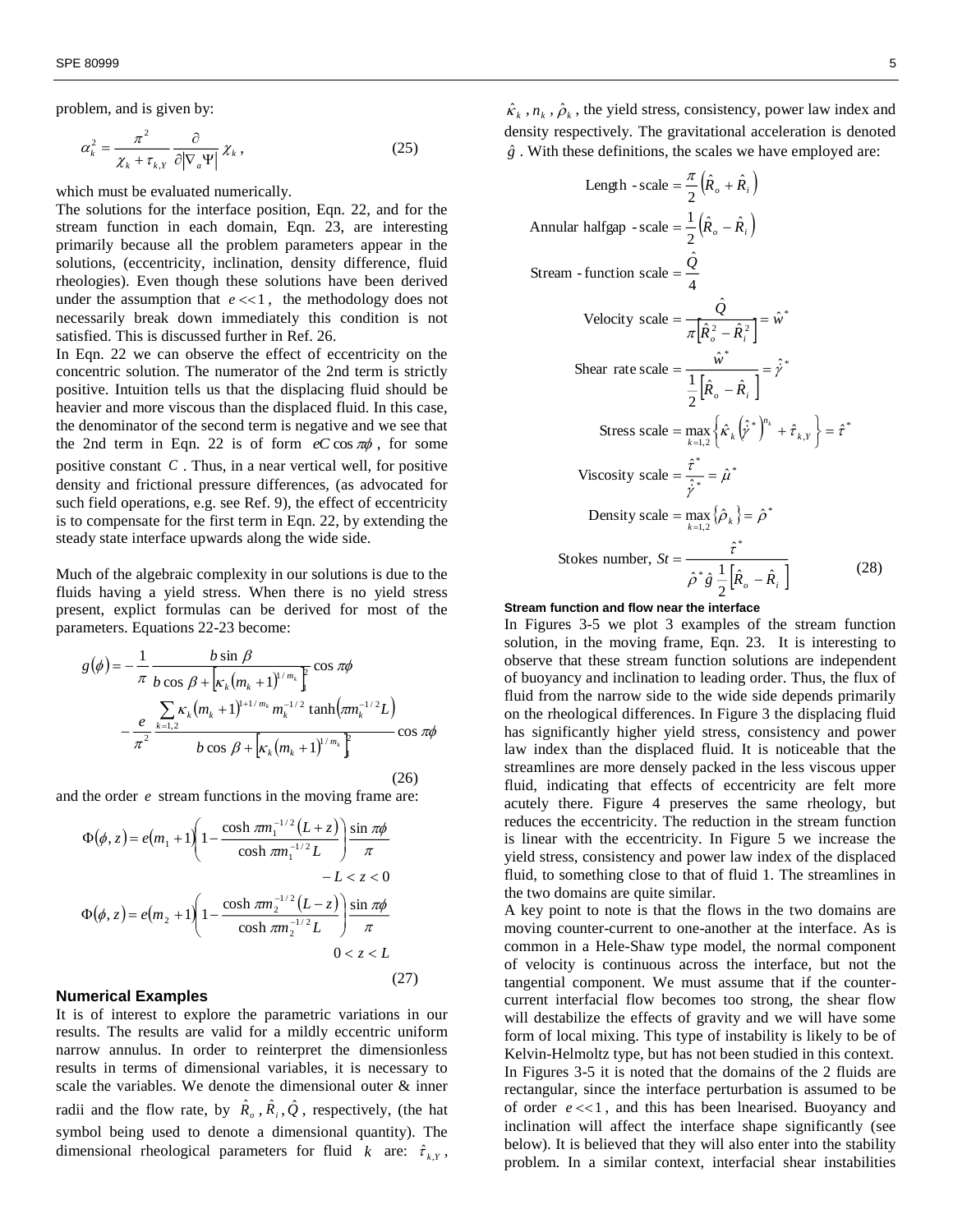have been observed in a series of experiments, reported in Ref. 23, notably where the narrow side interface forms a long tail. **Steady state shape**

In Figures 6-11 we explore the variations in steady state interface shape with the different model parameters. Our method is to fix a base case of model parameters:  $\beta = 0.1$ ,  $e = 0.05$ ,  $b = -1$ ,  $\tau_{1,Y} = 1$ ,  $\kappa_1 = 1$ ,  $m_1 = 1$ ,  $\tau_{2,Y} = 0.8$ ,  $\kappa_2 = 0.8$ ,  $m<sub>2</sub> = 1.0$ , and then to vary each parameter in turn. The solution  $g(\phi)$  in Eqn. 22 is the sum of the concentric solution Eqn. 18 and a term multiplied by the eccentricity. We denote these two contributions by  $g_{\text{conc}}(\phi)$  &  $g_{\text{ecc}}(\phi)$  respectively, i.e.

$$
g(\phi) = g_{\text{conc}}(\phi) + g_{\text{ecc}}(\phi). \tag{29}
$$

In Figures 6-11 we plot each of:  $g(\phi)$ ,  $g_{\text{conc}}(\phi)$  &  $g_{\text{exc}}(\phi)$ , for the different parametric variations. This enables us to see the competition between the concentric solution and the effect of eccentricity. In some cases a parameter change affects the two solutions in opposite directions, reducing the net effect. Our model has assumed also that the concentric solution is also of order *e*, which means that changes in  $g_{\text{conc}}(\phi)$  are often smaller than changes in  $g_{\text{ecc}}(\phi)$ .

The principal results can be summarised as follows.

(i)  $g_{\text{conc}}(\phi)$  is elongated in the negative direction, (meaning the wide side interface is below the narrow side interface and the absolute separation between wide and narrow side increases), by the following variations: increasing  $\beta$ ,  $\tau_{2,Y}$ ,  $\kappa_2$ ,  $n_2 = 1/m_2$ ; decreasing, b,  $\tau_{1,Y}$ ,  $\kappa_1$ ,  $n_1 = 1/m_1$ . Changes in the eccentricity, e, leave  $g_{\text{conc}}(\phi)$  unaffected.

(ii)  $g_{\text{ecc}}(\phi)$  is elongated positively, (meaning the wide side interface is above the narrow side interface and the absolute separation between wide and narrow side increases), by the following variations: increasing  $\beta$ , *b*, *e*,  $\tau_{2,Y}$ ,  $\kappa_2$ ,  $n_2 = 1/m_2$ ; decreasing  $\tau_{1,Y}$ ,  $\kappa_1$ ,  $n_1 = 1/m_1$ .

In making the above statements, we have explored only small parametric variations about a set of parameters that might be thought sensible to achieve a stable steady state displacement, i.e. we have chosen a hierarchy in both the rheological parameters and in the densities of the 2 fluids, (heavy & viscous displaces light & less viscous). In this case the quantity

$$
b\cos\beta + \left[\chi_k + \tau_{k,Y}\right]_1^2,\tag{30}
$$

which appears in the denominator of the two terms in Eqn 22, will typically be negative. If we instead consider fluids for which the above term becomes zero, or is positive, it is evident that the solutions can become singular, e.g. if we consider a negative rheology difference versus a positive density difference. Many of these solutions are intuitively unstable, some are mechanically unstable and others are known to be vulnerable to viscous fingering-type instabilities. These solutions have therefore not been explored here.

# **Conclusions**

This paper has addressed the issue of whether steady state displacements can exist during primary cementing of an oil well. Steady state solutions have been presented, discussed

and explored in some depth. These analytical solutions serve a number of important purposes:

- 1. They confirm unequivocally that steady state displacements can exist in primary cementing.
- They allow quick comparison with our physical intuition. In particular this is true for the concentric annular solutions.
- 3. The solutions give a direct quantitative indication of how large competing effects of different parameters are, at least within the range of validity. For example, one might estimate the rheology difference required to counter slumping effects in a horizontal displacement.
- 4. The solutions provide a test case for numerical solutions.

Despite of the usefulness of these expressions, the results are in a sense incomplete in that we have not considered the question of stability. For example, it is evident in Eqn. 18 that if we interchange the fluid properties between fluids 1 and 2, we will leave the shape of steady state unchanged! Similar effects can be achieved in playing with the eccentric annular solution. Certainly, some of these configurations (e.g. a light fluid displacing a heavy fluid, with identical rheology) are simply mechanically unstable, and would not be observed in reality. The question of whether there exist stable steady states is harder to answer, and is a topic for further study. We mention that numerical results shown in Ref. 25 do suggest that stable steady states are found in practice, for certain parameter combinations.

In terms of testing a cement job design, one could first check that the shape of the steady state prediced via Eqn. 22 is not mechanically unstable, and then run a simple simulation, e.g. using the computer simulaion in Ref. 25, to investigate its stability. In preference, one would also want to displace with a wide-side vs narrow side separation that is not too large, and for this the results in Eqn. 22, illustrated in Figures 6-11, give a good indication of how to design the rheology to achieve this. However, in order of priority, a stable displacing interface must take priority over ensuring a small separation.

In the situation of a vertical concentric annulus, it might be possible to improve one's understanding of stability via analytical methods. This situation corresponds to a planar displacement along the axis of the annulus. Similarly, an approximately planar displacement can be achieved for certain solutions with small eccentricity, i.e. where  $g_{\text{conc}}(\phi)$  &

 $g_{\text{ecc}}(\phi)$ , approximately balance each other. Local stability

analyses of this type of flow have been carried out in Refs. 35- 37, in the context of a porous media displacement of non-Newtonian fluids. The stability of planar displacement of a Herschel-Bulkley fluid in a Hele-Shaw cell, (i.e.~the Saffman-Taylor problem), has been partly addressed in Refs. 38-40. Thus, the techniques exist to address this problem, and it is simply a question of adaptation.

Although such stability studies are partly relevant, it must be noted that this type of analysis will be local and is focused at instability, meaning avoiding local viscous fingering of the interface. If such instabilities do start, a more relevant question is whether they grow indefinitely or whther there is some sort of nonlinear saturation. Also, as we have discussed, there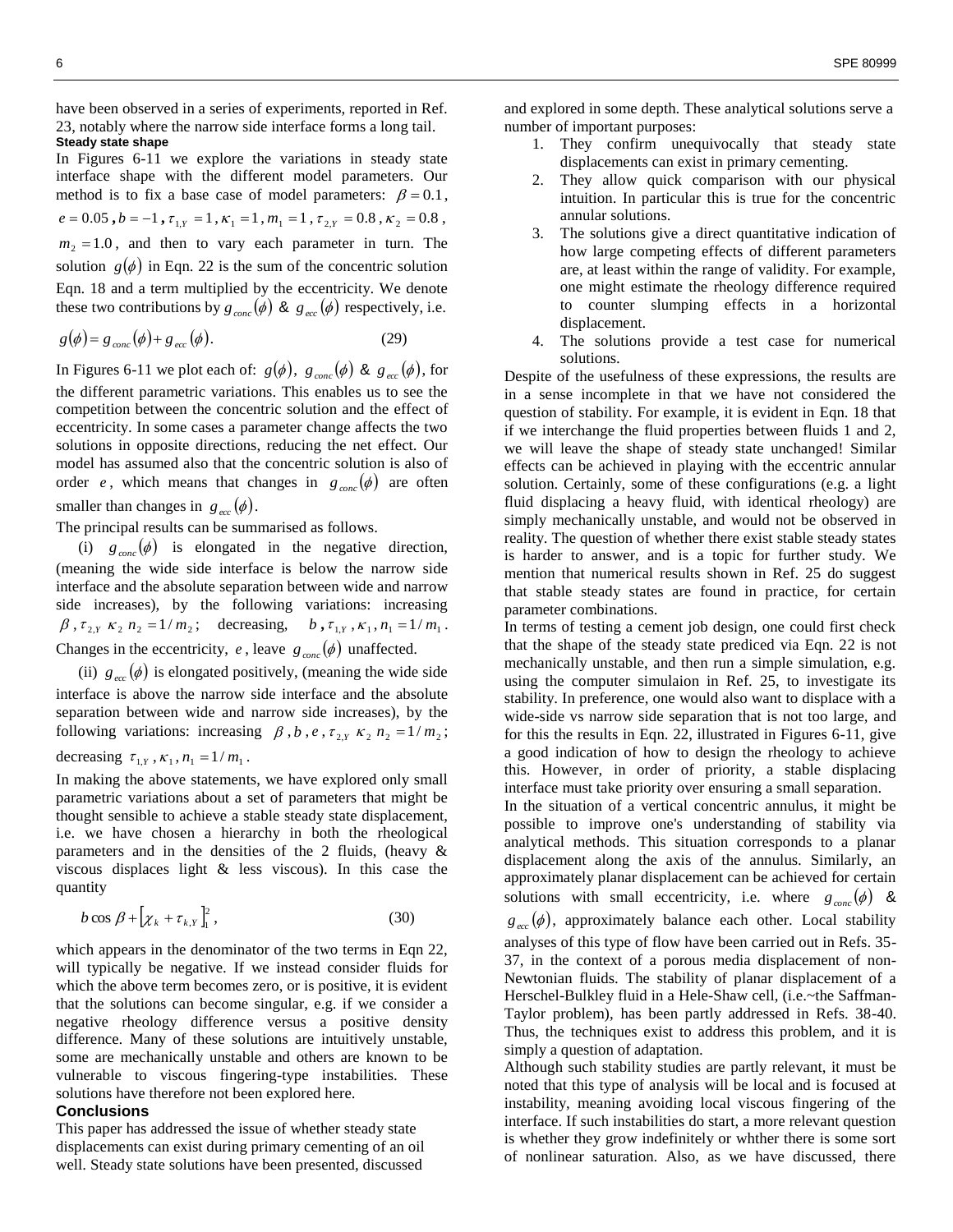exists the possibility for shear instabilities at the interface, since the secondary flow is counter-current. Again, the real question here is whether these instabilities grow or saturate. In the context of primary cementing of a well, which is extremely long compared to the circumferential distance, it is only the global behaviour of an instability that can be of concern. If there is some local mixing or small separation of the front, it becomes irrelevant over the scale of the well and is unlikely to compromise the hydraulic isolation of the cement job. In a subsequent paper we will address the important question of prediction of such global defects.

# **Acknowledgements**

This research has been carried out at the University of British Columbia, supported financially by Schlumberger and NSERC, through CRD project 245434, as well as by the Pacific Institute for the Mathematical Sciences. This support is gratefully acknowledged.

### **References**

- 1. E.B. Nelson, *Well Cementing*. Schlumberger Educational Services, (1990).
- 2. K. Newman, *Cement pulsation improves gas well cementing*. World Oil, July 2001, 89-94.
- 3. B. Nichol, *Choosing Economic Options for Shut-in Wells with a Risk Assessment Approach*. Presentation at: Costeffective Abandonment Solutions, Technology Information Session, Calgary May 3, 2000. Meeting organised by PTAC (Petroleum Technology Alliance Canada).
- 4. D. Dustrehoft, G. Wilson and K. Newman, *Field Study on the Use of Cement Pulsation to Control Gas Migration*. Society of Petroleum Engineers paper number SPE 75689 (2002).
- 5. R.H. McLean, C.W. Manry and W.W. Whitaker, *Displacement Mechanics in Primary Cementing*. Society of Petroleum Engineers paper number SPE 1488, (1966).
- 6. A. Jamot, *Deplacement de la boue par le latier de ciment dans l'espace annulaire tubage-paroi d'un puits*. Revue Assoc. Franc. Techn. Petr., **224**, pp. 27-37, (1974).
- 7. C.F. Lockyear and A.P. Hibbert, *Integrated Primary Cementing Study Defines Key Factors for Field Success.*  Journal of Petroleum Technology, December 1989, pp. 1320- 1325.
- 8. C.F. Lockyear, D.F. Ryan and M.M. Gunningham, *Cement Channelling: How to Predict and Prevent.* Society of Petroleum Engineers paper number SPE 19865, (1989).
- 9. D. Guillot, H. Hendriks, F. Callet and B. Vidick, *Mud Removal.* Chapter 5 in *Well Cementing.* editor E.B. Nelson, Schlumberger Educational Services, Houston, (1990).
- 10. M. Couturier, D. Guillot, H. Hendriks and F. Callet, *Design Rules and Associated Spacer Properties for Optimal Mud Removal in Eccentric Annuli.* Society of Petroleum Engineers, paper number SPE 21594, (1990).
- 11. S. Brady, P.P. Drecq, K.C. Baker and D.J. Guillot, *Recent Technological Advances Help Solve Cement Placement Problems in the Gulf of Mexico.* Society of Petroleum Engineers paper IADC/SPE 23927, (1992).
- 12. D.F. Ryan, D.S. Kellingray and C.F. Lockyear, *Improved Cement Placement on North Sea Wells Using a Cement Placement Simulator.* Society of Petroleum Engineers paper number SPE 24977, (1992).
- 13. V.C. Kelessidis, R. Rafferty, A. Merlo and R. Maglione, *Simulator Models U-tubing to improve primary cementing.*  Oil and Gas Journal, March 7th 1994, pp. 72-80.
- 14. S.R. Keller, R.J. Crook, R.C. Haut and D.S. Kulakofsky, *Deviated-Wellbore Cementing: Part 1 - Problems.* Journal of Petroleum Technology, August 1987, pp. 955-960.
- 15. R.J. Crook, S.R. Keller, and M.A. Wilson, *Deviated Wellbore Cementing: Part 2 - Solutions.* Journal of Petroleum Technology, August 1987, pp. 961-966.
- 16. F.L. Sabins, *Problems in Cementing Horizontal Wells.* Journal of Petroleum Technology, April 1990, pp. 398-400.
- 17. I.C. Walton and S.H. Bittleston*, The axial flow of a Bingham Plastic in a narrow eccentric annulus*, J. Fluid Mech., **222**, pp. 39-60, (1991).
- 18. P. Szabo and O. Hassager, *Flow of viscoplastic fluids in eccentric annular geometries.* J. Non-Newtonian Fluid Mech., **45**, pp. 149-169, (1992).
- 19. P. Szabo and O. Hassager, *Simulation of Free Surfaces in 3- D with the Arbitrary Lagrange-Euler Method.* Int. J. Num Methods in Eng., **38**, pp. 717-734, (1995).
- 20. P. Szabo and O. Hassager, *Displacement of One Newtonian Fluid by Another: Density Effects in Axial Annular Flow.* Int. J. Multiphase Flow, **23**(1), pp. 113-129, (1997).
- 21. N. Barton, G.L. Archer & D.A. Seymour, *Computational fluid dynamics improves liner cementing operation*. Oil & Gas Journal, September 26, pp. 92-98, (1994)
- 22. M. Martin, M. Latil and P. Vetter, *Mud Displacement by Slurry during Primary Cementing Jobs - Predicting Optimum Conditions.* Society of Petroleum Engineers paper number SPE 7590, (1978).
- 23. A. Tehrani, S.H. Bittleston and P.J.G. Long, *Flow instabilities during annular displacement of one non-Newtonian fluid by another.* Experiments in Fluids 14, pp. 246-256, (1993).
- 24. A. Tehrani, J. Ferguson and S.H. Bittleston, *Laminar Displacement in Annuli: A Combined Experimental and Theoretical Study.* Society of Petroleum Engineers paper number SPE 24569, (1992).
- 25. S.H. Bittleston, J. Ferguson & I.A. Frigaard, *Mud removal and cement placement during primary cementing of an oil well*. J. Engng. Math., 43, pp. 229-253, (2002).
- 26. S. Pelipenko & I.A. Frigaard, On steady state displacements in primary cementing of an oil well. Submitted to J. Engng. Math., August (2002).
- 27. C. Gabard, Etude de la stabilité de films liquides sur les parois d'une conduite verticale lors de l'ecoulement de fluides miscibles non-newtoniens. These de l'Universite Pierre et Marie Curie (PhD thesis), Orsay, France, 2001.
- 28. M. Allouche, I.A. Frigaard, and G. Sona, Static wall layers in *the displacement of two visco-plastic fluids in a plane channel.* J. Fluid Mech., 424, pp. 243-277, (2000).
- 29. I.A. Frigaard, O. Scherzer and G.Sona, *Uniqueness and nonuniqueness in the steady displacement of two viscoplastic fluids.* ZAMM, 81(2), pp. 99-118, (2001).
- 30. I.A. Frigaard, M. Allouche & C. Gabard, *Incomplete Displacement of Viscoplastic Fluids in Slots and Pipes-Implications for Zonal Isolation.* Society of Petroleum Engineers paper number: SPE 64998, February (2001).
- 31. I.A. Frigaard, M. Allouche & C. Gabard, *Setting rheological targets for chemical solutions in mud removal and cement slurry design.* Journal of Petroleum Technology, August (2001).
- 32. I.A.Frigaard, S. Leimgruber & O. Scherzer, *Variational methods and maximal residual wall layers.* Submitted to J. Fluid Mechanics, March 2002.
- 33. G.I. Barenblatt, V.M. Entov & V.M. Ryzhik, *Theory of fluid flows through natural rocks*. Theory and Applications of Transport in Porous Media, volume 3. Kluwer (1990).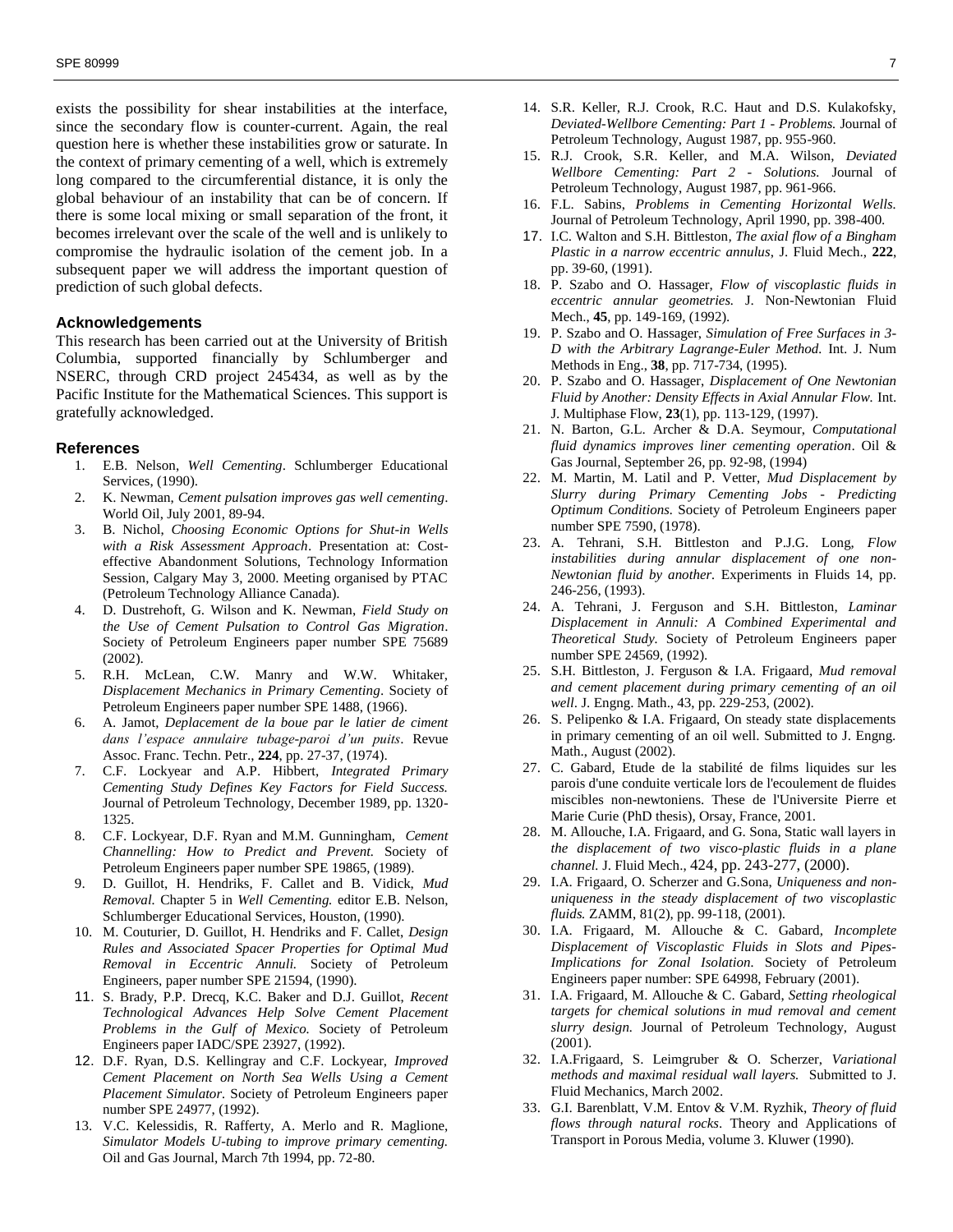- 34. R.V. Goldstein & V.M. Entov, *Qualitative Methods in Continuum Mechanics*, Wiley, New York, (1994).
- 35. H. Pascal, *Rheological behaviour effect of non-Newtonian fluids on dynamic of moving interface in porous media*. Int. J. Engng. Sci. 22(3) pp. 227-241, (1984).
- 36. H. Pascal, *Dynamics of moving interface in porous media for power law fluids with a yield stress*. Int. J. Engng. Sci. 22(5) pp. 577-590 (1984).
- 37. H. Pascal, *A theoretical analysis of stability of a moving interface in a porous medium for Bingham displacing fluids and its application in oil displacement mechanism*. Can. J. Chem. Engng. 64 pp. 375-379, (1986).
- 38. S.D.R.~Wilson, *The Taylor-Saffman problem for a non-Newtonian liquid*. J. Fluid Mech. 220, pp. 413-425, (1990).
- 39. V.A. Gorodtsov and V.M. Yentov, *Instability of the displacement fronts of non-Newtonian fluids in a Hele-Shaw cell*. J. Appl. Maths Mechs. 61, pp. 111-126, (1997).
- 40. P. Coussot, Saffman-Taylor instability in yield-stress fluids. J. Fluid Mech. 380, pp. 363-376, (1999).



**Figure 1. Schematic of the model geometry**



Figure 2. The nonlinear function  $\ \chi(\nabla_{_{a}}\Psi|)$ , for parameters:  $\tau_Y = \kappa = H = 1$ ,  $m = 2$ .



**Figure 3. The function**  $\Phi$ **, for parameters:**  $e = 0.1$ ,  $L = 10$ ,  $\tau_{1,Y} = \kappa_1 = m_1 = 1$ ,  $\tau_{2,Y} = 0.5$ ,  $\kappa_2 = 0.5$ ,  $m_2 = 2$ . Streamlines are spaced at intervals  $\Delta \Phi = 0.01$ .



**Figure 4. The function**  $\Phi$  **, for parameters:**  $e = 0.05$  **,**  $L = 10$  **,**  $\tau_{1,Y} = \kappa_1 = m_1 = 1$ ,  $\tau_{2,Y} = 0.5$ ,  $\kappa_2 = 0.5$ ,  $m_2 = 2$ . Streamlines are spaced at intervals  $\Delta \Phi = 0.01$ .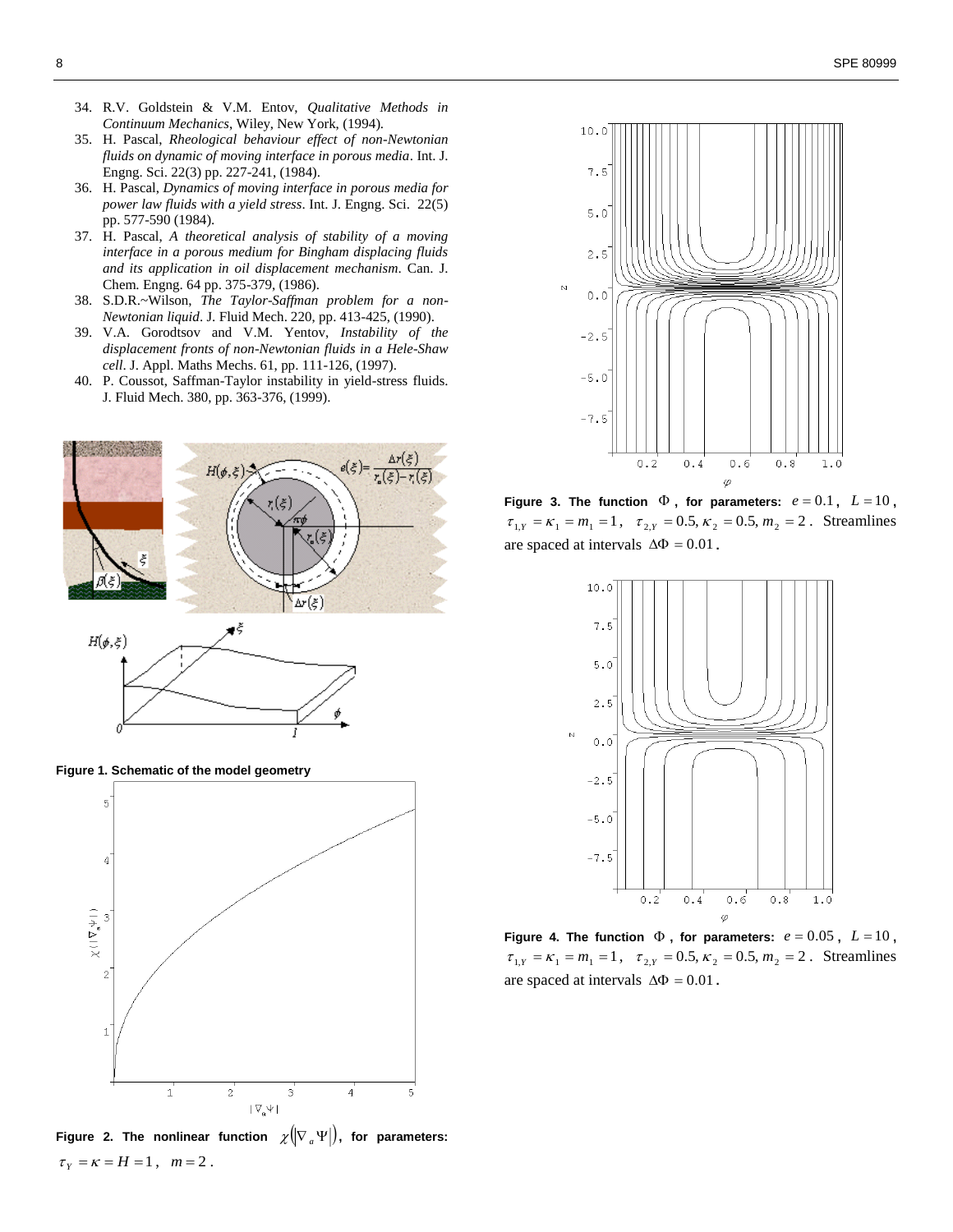

**Figure 5. The function**  $\Phi$ **, for parameters:**  $e = 0.1$ ,  $L = 10$ ,  $\tau_{1,Y} = \kappa_1 = m_1 = 1$ ,  $\tau_{2,Y} = 0.9$ ,  $\kappa_2 = 0.9$ ,  $m_2 = 1.1$ . Streamlines are spaced at intervals  $\Delta \Phi = 0.01$ .



Figure 6. Parametric variations in  $\ _{g}(\phi)$ ,  $\ _{g_{\ cone}}(\phi)$  &  $\ _{g_{\ vec}}(\phi)$  with  $\textsf{inclination}\ \beta:\ \ \beta\!=\!0.0, 0.03, 0.06, \cdots\!, 0.3;\ \ \ g_{\textit{conc}}(\phi)\ \ \textsf{elongates}$ negatively,  $\left\| g_{_{ecc}}(\phi) \right\|$  elongates positively. Fixed parameters are:  $e = 0.05$  ,  $b = -1$  ,  $\tau_{1,Y} = 1$  ,  $\kappa_1 = 1$  ,  $m_1 = 1$  ,  $\tau_{2,Y} = 0.8$  ,  $\kappa_2 = 0.8$  ,  $m_2 = 1.0$ .



Figure 7. Parametric variations in  $_{g}(\phi)$ ,  $_{g_{\; conc}}(\phi)$  &  $_{g_{\; ecc}}(\phi)$  with **eccentricity,**  $e: e = 0.0, 0.015, 0.03, \cdots, 0.15; g_{\text{conc}}(\phi)$  is unaffected,  $\ _{g_{\,ecc}}(\phi)$  elongates positively. Fixed parameters are:  $\beta = 0.1, b = -1, \tau_{1,Y} = 1, \kappa_1 = 1, m_1 = 1, \tau_{2,Y} = 0.8, \kappa_2 = 0.8$ ,  $m_2 = 1.0$ .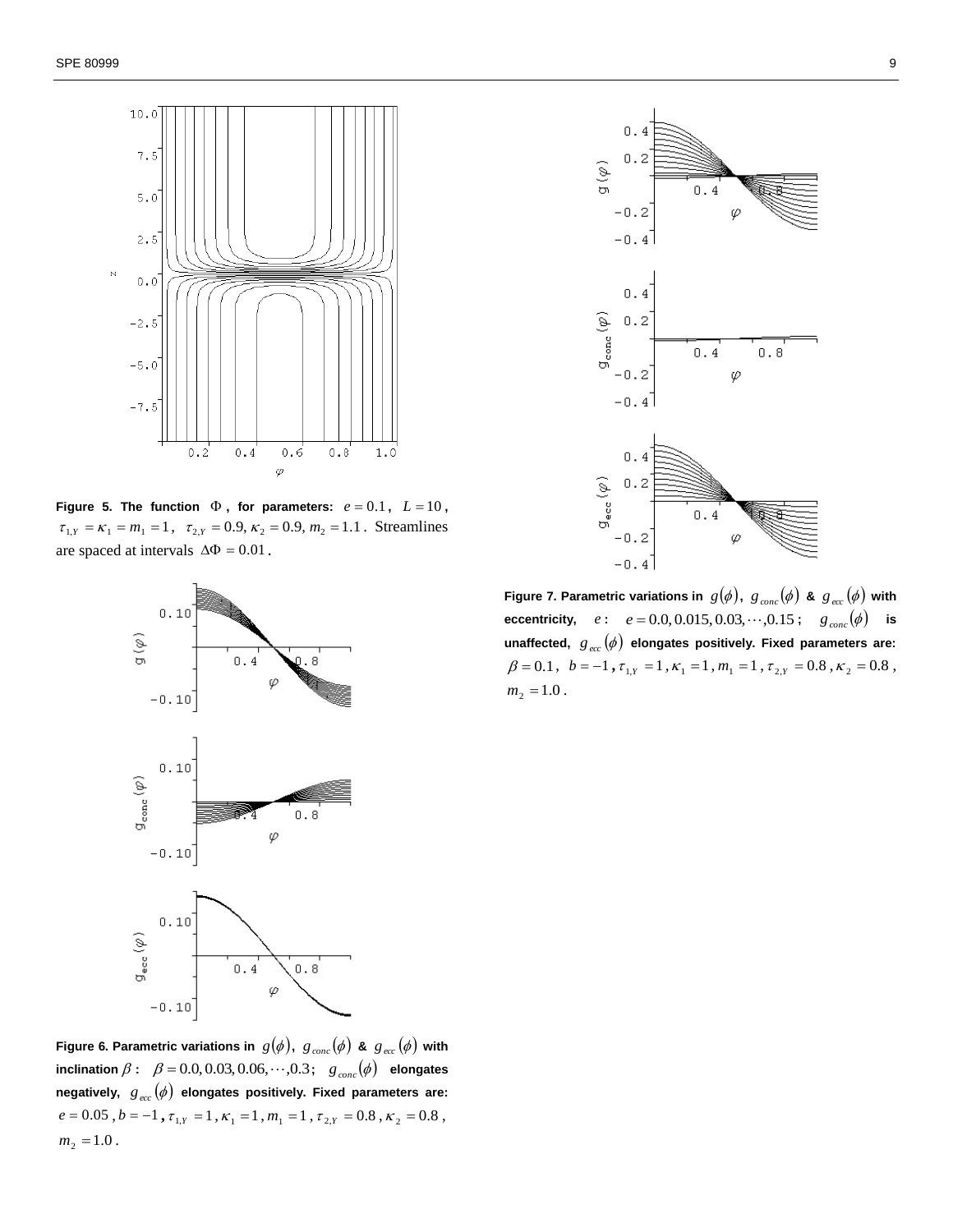

Figure 8. Parametric variations in  $\ _{g}(\phi)$ ,  $\ _{g_{\ cone}}(\phi)$  &  $\ _{g_{\ vec}}(\phi)$  with **buoyancy:**  $b = 0.0, -0.25, -0.5, \cdots, -2.5$ ;  $g_{\text{conc}}(\phi)$  elongates **negatively,**   $g_{_{ecc}}(\phi)$  flattens. Fixed parameters:  $\beta = 0.1$ ,  $e = 0.05$  ,  $\tau_{1,Y} = 1$  ,  $\kappa_1 = 1$  ,  $m_1 = 1$  ,  $\tau_{2,Y} = 0.8$  ,  $\kappa_2 = 0.8$  ,  $m_2 = 1.0$ .



Figure 9. Parametric variations in  $_{g}(\phi)$ ,  $_{g_{\; conc}}(\phi)$  &  $_{g_{\; ecc}}(\phi)$  with displaced fluid yield stress  $\tau_{2,Y}$ :  $\tau_{2,Y} = 0.0, 0.15, 0.3, \cdots, 1.5$ ;  $g_{\textit{conc}}(\phi)$  elongates negatively,  $g_{\textit{ecc}}(\phi)$  elongates positively. **Fixed parameters:**  $\beta = 0.1$ ,  $e = 0.05$ ,  $b = -1$ ,  $\tau_{1,Y} = 1$ ,  $\kappa_1 = 1$ ,  $m_1 = 1, \; \kappa_2 = 0.8, \; m_2 = 1.0$ .